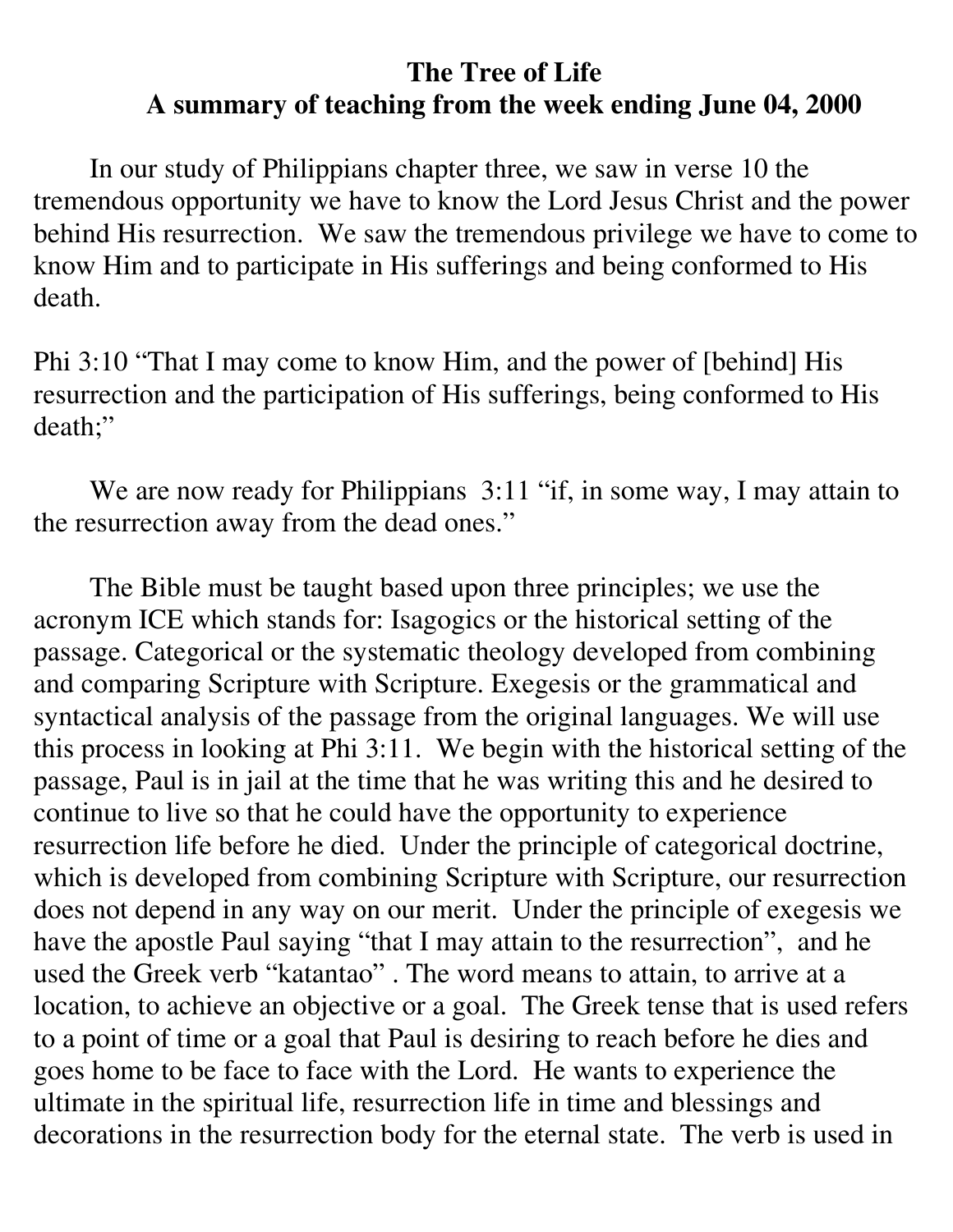the subjunctive mood and means that maybe he will, maybe he will not, that all depends upon whether or not Mar 12:30 is a reality in our life.

Mar 12:30 "And you shall love the Lord your God with all your heart, and with all your soul, and with all your mind, and with all your strength."

Paul wanted to arrive at a location; he had an objective or goal. Paul wanted to experience the resurrected life of Jesus Christ before he died. Resurrection life refers to an extraordinary peace that God desires for us to experience. Even in time, we have the ability to begin to experience resurrection life within us. This experience and sense of peace will ebb and flow because this new life is released by God the Holy Spirit little by little as we experience the two sides of the Cross. The first side is death to the old sin nature; the second side is having the privilege to experience a glimpse of resurrection life now in time. God has a plan for our lives which enables us to embrace an inward death to self, despite all of the opposition, as a part of that plan He also gives us the opportunity to experience resurrection life which is the other side of the Cross. If we stay with the plan of God, we will have times when we will experience not just death to the self-life but also the experience of the newness of life, resurrection life. There is a difference between living the spiritual life and experiencing the resurrection life of our Lord Jesus Christ. Paul was living in the new creature under the filling of the Spirit, but he still wanted to attain or to experience the resurrection life in time (compare Gal 6:14-16 with Phi 3:11). There is also a difference between believing on the Lord Jesus Christ for salvation and believing upon Him to experience eternal life in this life.

Joh 20:31 "But these have been written so that you may believe that Jesus is the Christ, the Son of God: and that believing you may have life in His name."

Anyone who believes in Christ alone by faith alone is saved and will go to heaven and will experience eternal life for all of eternity, Acts 16:31. However, if anyone keeps on believing on Him, in the sense of following His word and applying it to their personal lives, living inside the plan for their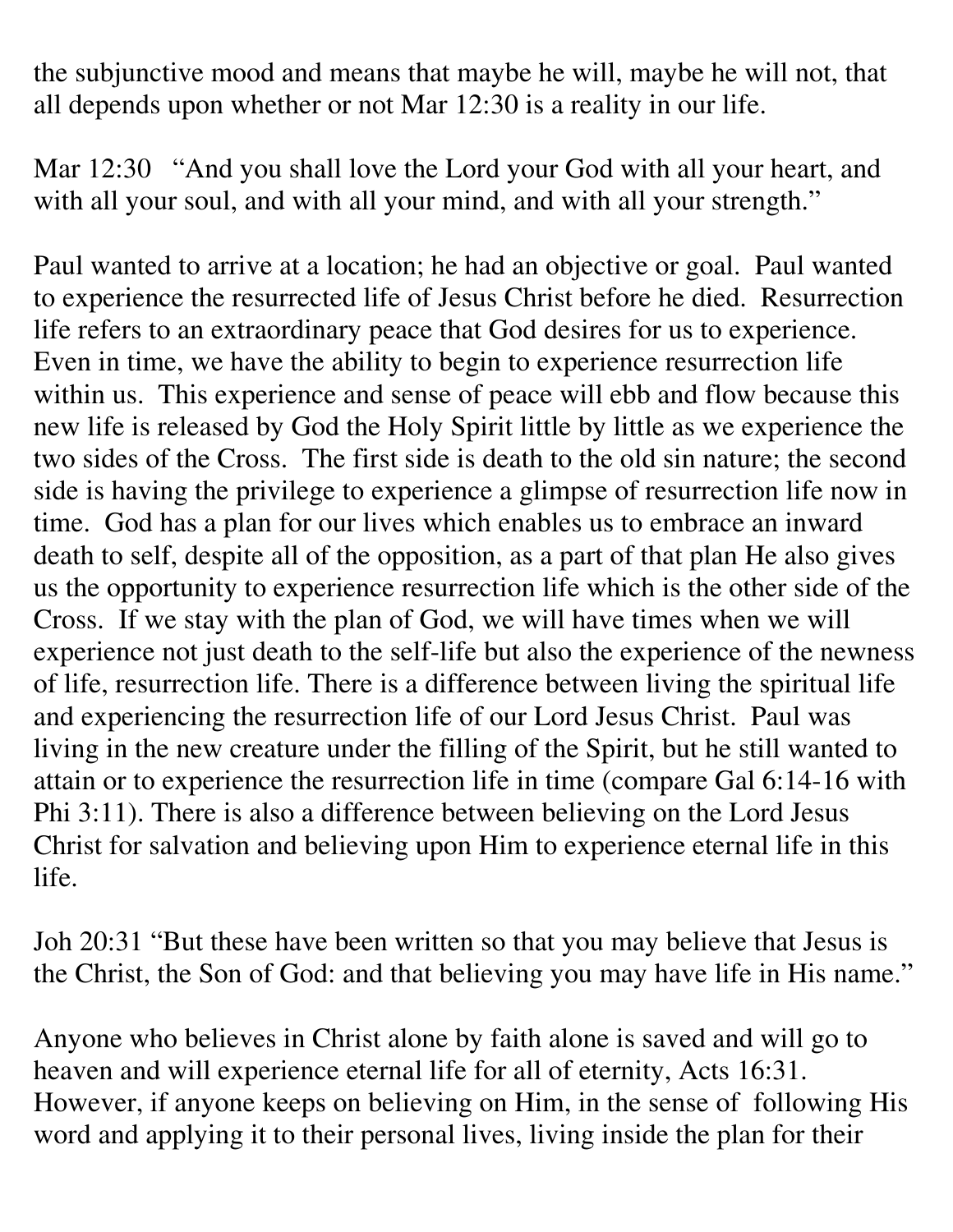lives, they will have the privilege of experiencing eternal life right now in time. It is important to note that in the Greek, which is the original language of the New Testament, that the most popular tense of the verb is the aorist tense. The basic significance of this tense is to denote an action as simply occurring once without reference to its progress. Simply, it means an action is performed at one point of time. There is also the present tense. The basic concept of the present tense is of progress, or progression. It refers to something that is a continual action. The verb in view here is "pisteuo" which means to believe, to have faith in, to be convinced of, to trust, to rely on, or to have confidence in. We are just going to look at the word in the sense of believing.

Act 16:30-31 "And after he brought them out, he said, "Sirs, what must I do to be saved? And they said, Believe in the Lord Jesus, and you shall be saved, you and your household."

Notice the word "believe" and also the word "saved." Salvation is in view in this passage by believing in the Lord Jesus Christ. It is the Greek word "pisteuo" or faith alone in Christ alone. The words eternal life are not in this passage. This does mean that anyone who believes in Christ does not have eternal life, they do. You can believe on the Lord Jesus Christ but never experience your eternal life until you die. In this verse, the word believe or pisteuo is in the aorist tense, a one shot decision to believe and we are saved. Making this one shot decision doesn't guarantee that we will experience the spiritual or eternal life in this life.

John 1:6-7 "There came a man, sent from God, whose name was John. He came for a witness, that he might bear witness of the light, that all might believe through him."

Again "pisteuo" or believe is in the aorist tense so that a one shot decision is made to believe on the Lord Jesus Christ and we are saved, born again.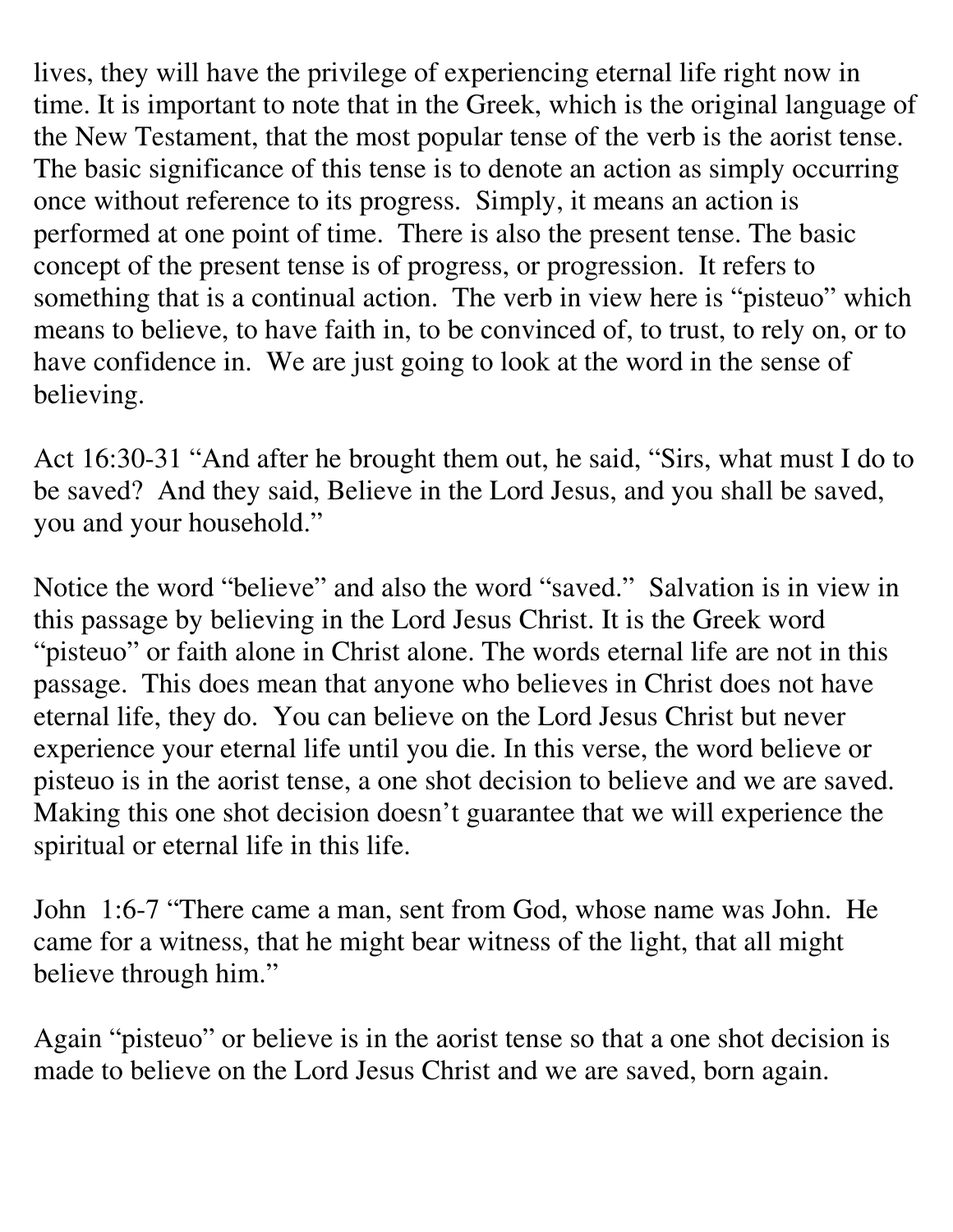Joh 3:14-15 "And as Moses lifted up the serpent in the wilderness, even so must the Son of Man be lifted up; that whoever believes may in Him have eternal life."

Now in this verse we have the word "believe" but we also have the words eternal life. The tense of the word believe or pisteuo this time is in the present which means that if we continually keep on believing and continue with His word then we will have the privilege of experiencing a part of eternal life now on this earth, we don't have to wait until we die. If that were not true, then this verse would be saying we have to keep on believing in Him or else we would lose our salvation and that would contradict the other verses that teach that salvation is a one shot decision, faith alone, in Christ alone. The Bible does not contradict itself. The experience of resurrection life in time is a reward for living the ultimate spiritual life in time by habitually and continually following His word. Sometimes believing in Him has a reference to following Him after salvation.

1Pe 1:8 "and though you have not seen Him, you love Him, and though you do not see Him now, but believe in Him, you greatly rejoice with joy inexpressible and full of glory,"

The word believe is in the present tense meaning that if we continually keep on believing in Him and continue with His word then we will have the privilege of greatly rejoicing with a joy inexpressible and full of glory. One of the most frequently quoted verses in the Bible is Joh 3:16 "For God so loved the world, that He gave His only begotten Son, that whoever believes in Him should not perish, but have eternal life." In this verse we have the word believe again and we also have the words eternal life. The tense of the word believe or pisteuo is a present tense, meaning that if I continually keep on believing and continue with His word then I will have the privilege of experiencing part of eternal life now on this earth and I don't have to wait until I die. This is not just living the spiritual life but going forward to having the privilege of experiencing the life within that we receive because of our union with the resurrected Christ. Joh 4:39 "And from that city many of the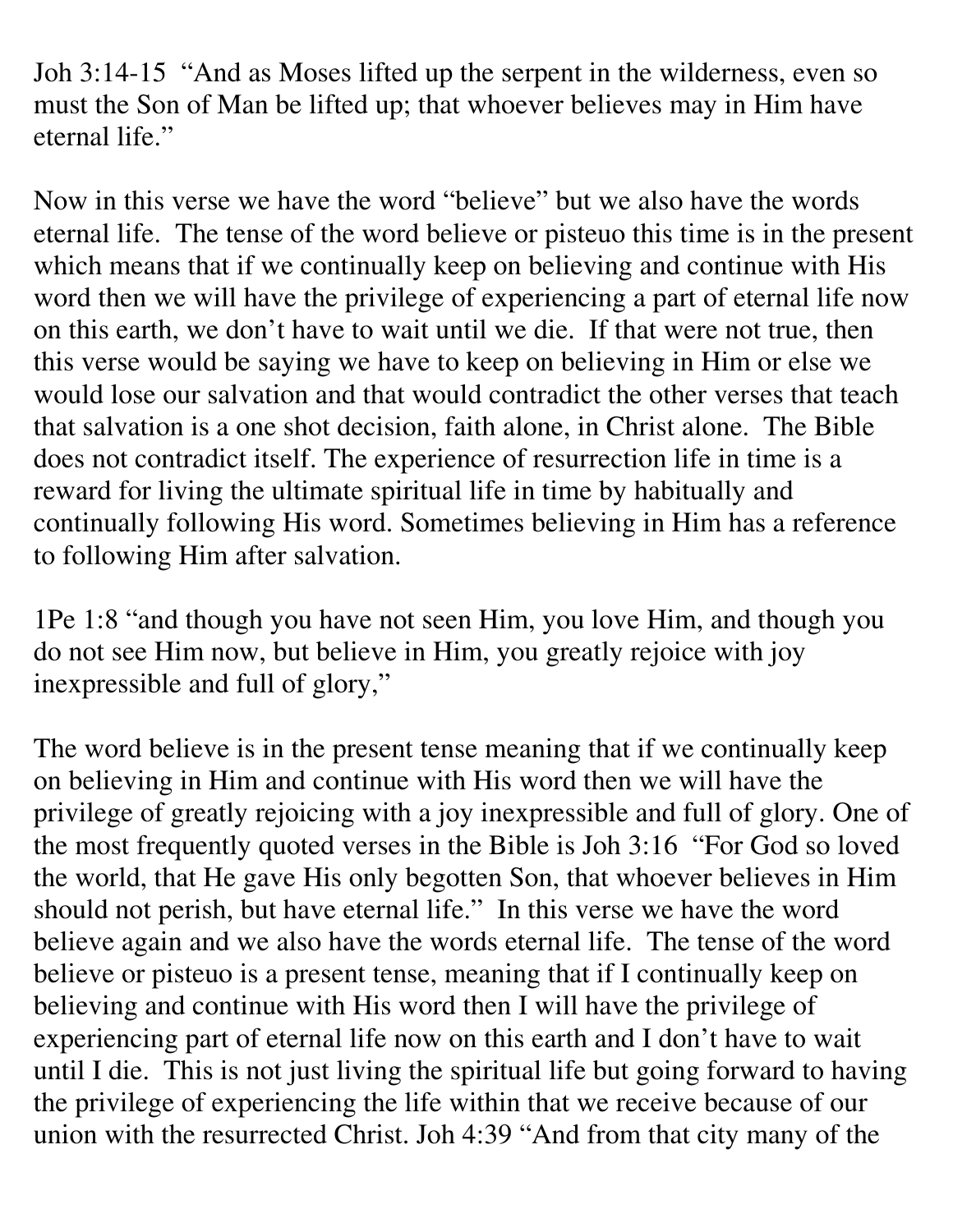Samaritans believed in Him because of the word of the woman who testified, "He told me all the things that I {have} done." There's our word believe again, and no mention of eternal life, the tense here is aorist tense. They made a one shot decision to believe on the Lord Jesus Christ and they were saved. However, there's no present tense here for them continuing to believe. This does not mean some of them did not continue in the present tense, but in this verse salvation is the issue and not living in eternal life and therefore the aorist tense is used and not the present. Remember someone can be saved by making a one shot decision. Believing in Christ alone by faith alone will save us and we will go to heaven and will experience eternal life for all of eternity, Act 16:31. However, if anyone keeps on believing on Him in the sense following His word and applying to their personal lives, they will have the privilege of experiencing eternal life right now in time. In Joh 6:40 "For this is the will of My Father, that everyone who beholds the Son and believes in Him, may have eternal life; and I Myself will raise him up on the last day." The present tense of the verb here means that it is the will of God the Father that if anyone continually keeps on believing and continues with His word, they will have the privilege of experiencing some of eternal life now on this earth. Also see Joh 7:39, Joh 12:46, Joh 14:1, Joh 14:12, as examples of the present tense. To be a Christian and be saved because you recognize that you're a sinner and you need to be saved. Believe is in the aorist tense, make that one shot decision at one point of time. But to experience the life of Christ and live the spiritual life ultimately reaching the goal of resurrected life, then a present tense is used, keep on going forward in the plan of God. So Philippians 3:11 has a dual connotation; it has to do with experiencing resurrection life now in time and it also has to do with all that God has for you in your resurrection body in the eternal state. The eternal state is not a place of equality but rather inequality. Paul said in Phi 3:14 "I press on toward the goal for the prize of the upward call of God in Christ Jesus." This should be the goal that all born again believers have, not to prove their love, but rather as a result of their love for the Lord Jesus Christ. God has His highest and best in mind for each and every one of us. God has blessed us with fantastic blessings in eternity past. Eph 1:4 "just as He chose us in Him before the foundation of the world, that we should be holy and blameless before Him." He did all of this in eternity